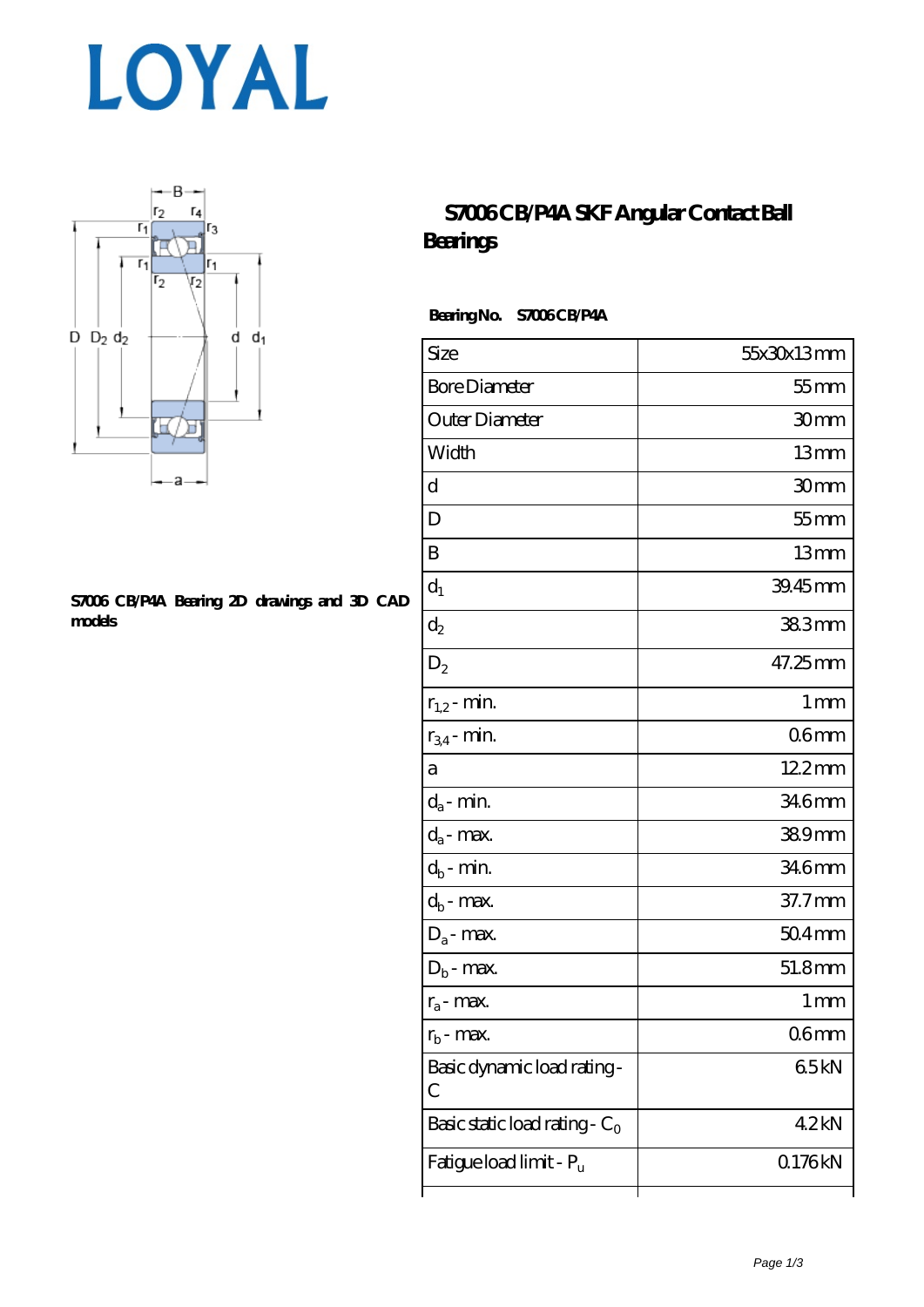# LOYAL

| Limiting speed for grease<br>lubrication | 36000r/min        |
|------------------------------------------|-------------------|
| Ball - $D_w$                             | $4762$ mm         |
| $Ball - z$                               | $20\,$            |
| Calculation factor - $f_0$               | 9.4               |
| Preload class $A - G_A$                  | 22N               |
| Preload class $B - G_B$                  | 42N               |
| Preload class C - $G_C$                  | 125N              |
| Calculation factor - f                   | 1.03              |
| Calculation factor - f                   | L                 |
| Calculation factor - f <sub>2A</sub>     | 1                 |
| Calculation factor - $f_{2B}$            | 1.02              |
| Calculation factor - $f_{\chi}$          | 1.05              |
| Calculation factor - $f_{HC}$            | 1                 |
| Preload class A                          | 22N/micron        |
| Preload class B                          | 29N/micron        |
| Preload class C                          | 46N/micron        |
| $d_1$                                    | 39.45mm           |
| $\mathrm{d}_2$                           | 383mm             |
| $D_2$                                    | 47.25mm           |
| $r_{1,2}$ min.                           | 1 <sub>mm</sub>   |
| $r_{34}$ min.                            | 06 <sub>mm</sub>  |
| $d_{a}$ min.                             | 34.6mm            |
| $d_a$ max.                               | 389mm             |
| $d_b$ min.                               | 346mm             |
| $d_h$ max.                               | $37.7$ mm         |
| $D_a$ max.                               | $504$ mm          |
| $D_{\rm b}$ max.                         | 51.8mm            |
| $r_a$ max.                               | $1 \,\mathrm{mm}$ |
| $r_{\rm b}$ max.                         | 06 <sub>mm</sub>  |
| Basic dynamic load rating C              | 884kN             |